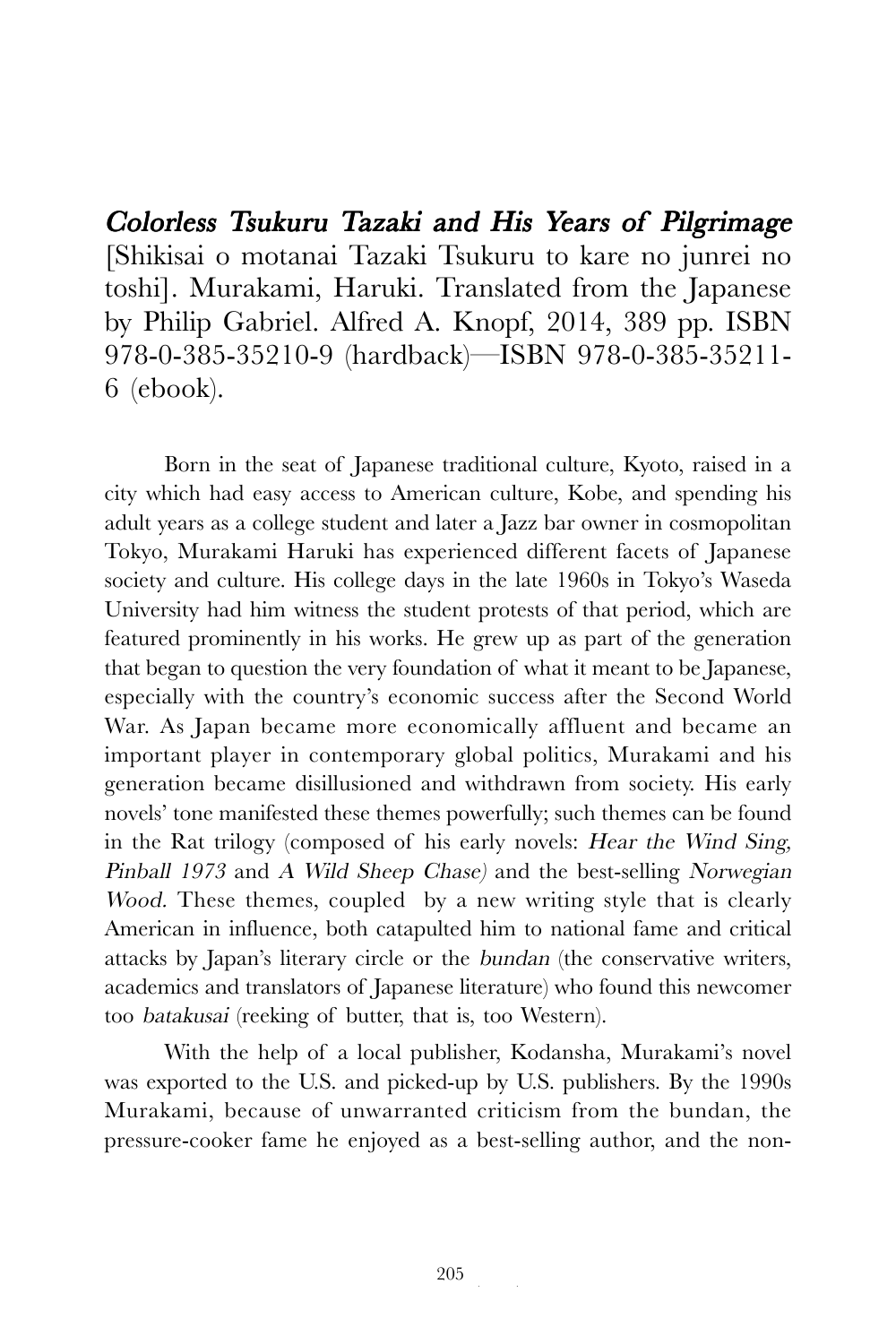Japanese readership warming up to him—Murakami and his wife went to Europe and the U.S. on a literary exile. Abroad, he continued his work as fictionist, translator, and essayist. His network expanded and his popularity increased beyond Japan. And yet even away from home, he identifies himself as a Japanese writer who never wrote except in his native language.

Today back in Japanese soil, Murakami has come to embody what a writer for a world readership is. As a global writer, he is acclaimed and popular; national or otherwise, individualistic and communal all at once. Moreover, unlike writers of previous generations, he has control over his publications by maintaining a close partnership with his publishers and translators. He is a writerpreneur, as it were. Indeed, the Murakami brand of fiction is a well-maintained one, as further attested by his twelfth novel in English translation, Colorless Tsukuru Tazaki and His Years of Pilgrimage, which exemplifies Murakami's consistency in providing global literature.

This novel is the fifth that has been translated by one of Murakami's four staple English translators, Philip Gabriel (who is also the translator of the critically acclaimed Kafka on the Shore). Gabriel emphasizes that in the final cut, the success of the translated work is really a joint effort among the translator, writer, and editor—with the editor having the special role of making sure that "the final translation read[s] smoothly" (Chang 2012). For Gabriel, translating the fiction of the author Murakami is pleasurable because the author "is a noted translator himself, who understands the difficulties involved in translating, and who is always more than willing to make construction suggestions. I really enjoy this interaction" (Alfred Knopf n.d.).

Murakami's recent offering Colorless Tsukaru retains the deceptively simple style that Murakami's readers in English have recognized to be distinctly his in over two decades. Here you have the cohesion of the everyday/mundane and the fantastic. The sentences in the novel are straightforward with almost no complex structures. Murakami brings on depth through the use of interesting metaphors such as: "[l]ike a nocturnal bird seeks a safe place to rest during the day in a vacant attic" (258); "[t]he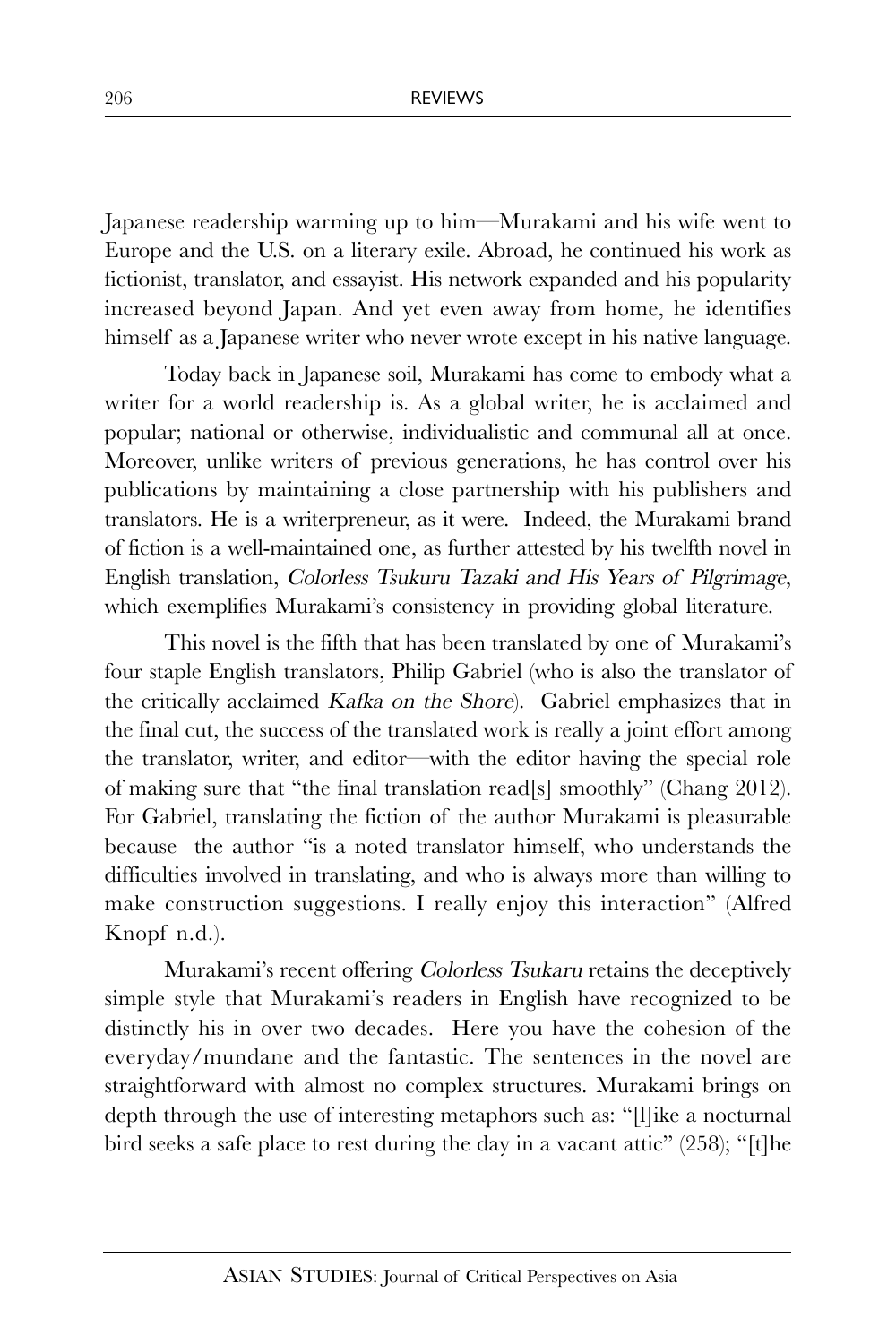past became a long, razor-sharp skewer that stabbed right through his heart" (321) and "[t]he rear light of consciousness, like the last express train of the night, began to fade into the distance, gradually speeding up, growing smaller until it was, finally sucked into the depths of the night, where it disappeared" (386). There are also awkward-sounding ones, such as: "[c]rossing that threshold between life and death would have been easier than swallowing down a slick, raw egg"  $(3)$  and "[l]ike the mysterious outline of microrganisms swimming across the circular field of vision of a microscope" (383). For the latter, loyal Murakami readers see such awkwardness as part of the charm of his writing and a reminder that indeed this work is translated fiction, which now is getting belated recognition as global literature. Indeed, this novel is further proof of the essential role of translators in literature today.

Colorless Tsukaru presents the road to inner healing that its protagonist Tsukuru Tazaki had to take in order to live an authentic life. At the age of twenty, Tsukuru sank into depression after his four closest friends decided to cut ties with him for a reason that remained unknown to him even as an adult in his thirties. Through the effort of Tsukuru's girlfriend, Sara, who made it a condition for Tsukuru to find out why his friends abandoned him before their relationship can proceed to a deeper level, Tsukuru went on a quest to discover the truth behind his personal trauma.

To the outside world, which includes his estranged high-school friends, Tsukuru lived a charmed life; from an early age, he already knew what he wanted to be; (like them), he came from an upper-middle class family, he was fairly good-looking and had an agreeable manner. Yet, Tsukuru was terribly insecure, and like a beast set loose, this insecurity took control of his adult life when his friends decided to leave him. He saw himself as "colorless," unlike his friends whose names even carry the vibrancy of their colorful lives: the smart Akamatsu (red pine), the athletic Oumi (blue sea), the beautiful artist, Shirane (white root), and the witty Kurono (black field). From his perspective he was simply "Tsukuru." his name means "to make," written in simple hiragana, he was plain, even empty, always colorless.